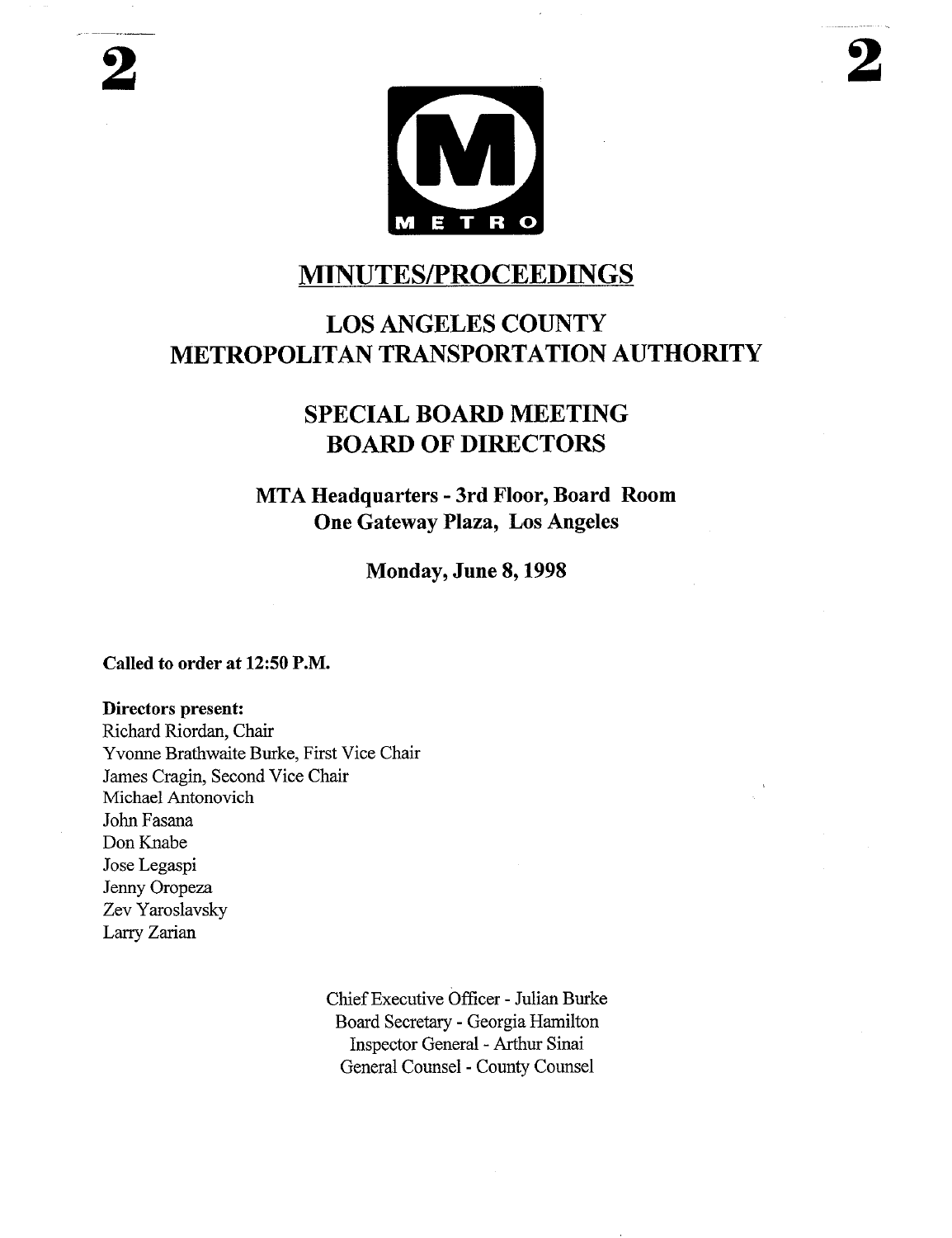NOTE: Members voting are reflected in the attached "RECAP OF PROCEEDINGS" matrix.

- 1. APPROVED on a Roll Call vote:
	- A. Revision No. 2 to Contract Work Order (CWO) No. 64 to Contract E0070 with Engineering Management Consultant (EMC) for design support services during construction for the Vermont/Hollywood Corridor, in the amount of \$3,440,000 which increases the total CWO value from \$2,996,533 to \$6,436,533;
	- B. Revision No. 2 to CWO No. 66 for rail activation/start-up services in the amount of \$770,000, which increases the total CWO value from \$648,272 to \$1,418,272;
	- C. Revision No. 3 to CWO No. 67 for project management, project administration and project control services in the amount of \$1,220,000 which increases the total CWO value from \$960,623 to \$2,180,623;
	- D. an increase to the Authorization for Expenditure in the amount of \$5,408,992 for a revised total AFE of \$104,201,130; and
	- E. an increase in the Contract Budget and Project Budget in the amount of \$5,560,000.

Roll call vote:

| Ayes:    | Cragin, Fasana, Legaspi, Oropeza, , Riordan*, Yaroslavsky, Zarian |
|----------|-------------------------------------------------------------------|
| Noes:    | None                                                              |
| Abstain: | Knabe, (Conflict)                                                 |
| Absent:  | Alatorre, Antonovich, Bernson, Burke, Molina                      |

\*Selected in accordance with Rule of Necessity provision that allows for establishment of a quorum by drawing names of conflicted Directors.

- 2. RECEIVED Fiscal Year 1998/99 proposed budget for review and consideration.
- $3.$ RECEIVED public comment.

Adjourned at 1:50 P.M.

Prepared by: Christina Lumba-Gamboa

fackson Michele Jackson

Assistant Board Secretary